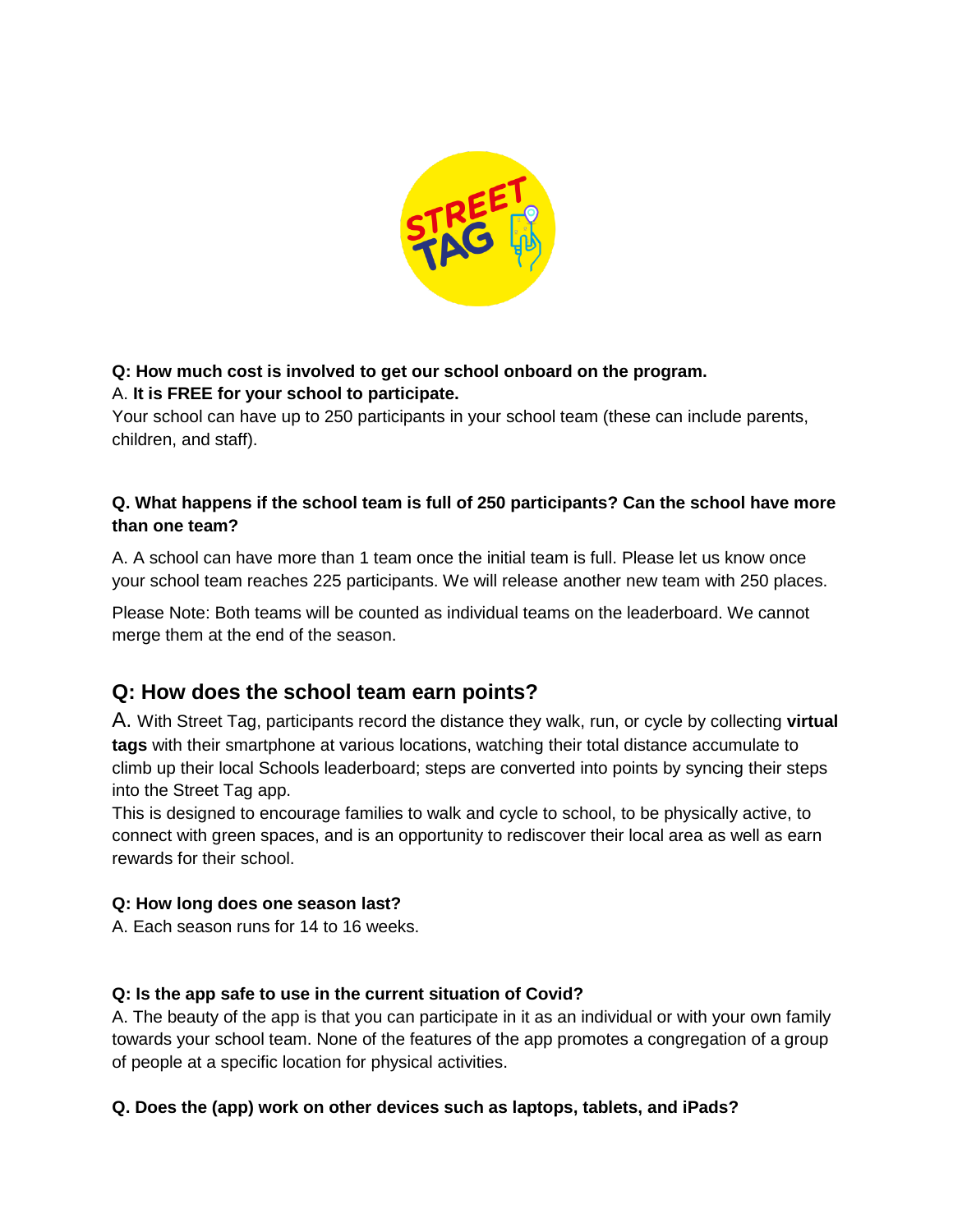A. The Street Tag app is only available on the Apple IOS store and the Google Play Store. The app can be used on any device that runs the mobile operating system of these two platforms, this includes but is not limited to Android phones, iPhones, the iPad, and some Android tablets with the right specifications of the Android operating system.

## **Q. Will the app work without the internet?**

Yes, the app works in offline mode.

### **Q: How can a parent scan the QR code given by the school to join Street Tag?**

A.Please follow these steps to join the school team.

- 1. Download the App "Street Tag" from the Play Store/ App Store.
- 2. Click on sign up.
- 3. Fill in your details.
- 4. The password should be at least 8 characters with 1 special character, 1 upper case, and 1 number.
- 5. Click YES for Team QR Code.
- 6. Scan the school QR Code.
- 7. Click Sign Up
- 8. Verify either by email or phone number.
- 9. Fill in the questionnaire.

#### **Q: How to add a child into a parent account?**

Create an Email ID for your child.

A parent can add a max of 2 children as players C1 and C2.

Click on the 'Add a child' icon in the settings of the app.

Fill in all the details to add a player.

Go to the app Settings > click Profile.

Select your C1 and C2 option and click add to complete activation.

Once a child is added as a player. You will see the C1/ C2 option appear on the main map home screen.

While tagging with your children, please click/tap on C1/C2 to collect a tag for them.

### **Q: If a parent of primary age children adds 2 children to their account, does that count as one participant (as one account) out of the 250 max for a school or two?**

A. This will count as three accounts. As each account is still unique with its profile, points accumulation even if they are connected to one parent or guardian account.

#### **Q: How do we check our school team points?**